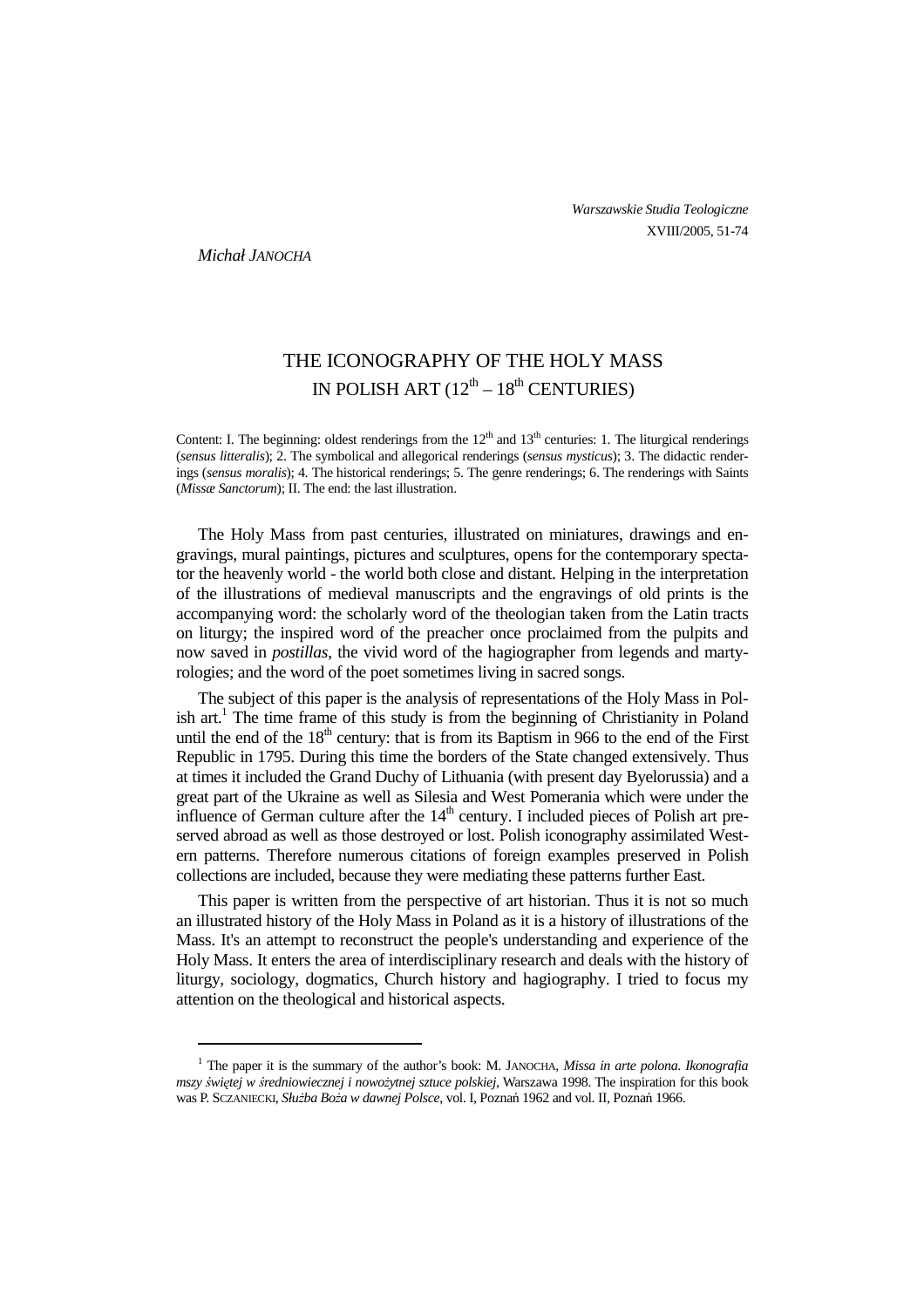The basis of my investigation is formed by the illustrations of the liturgy of the Mass: namely the scenes representing a priest dressed in liturgical vestments celebrating the Mass at the altar. The key to the systematization and interpretation of the rich materials of illustrations uses the iconological method of Ervin Panofsky plus a structuralistic and semiotic analysis.

The renderings are divided into six groups. In the beginning the oldest renderings from the  $12<sup>th</sup>$  and  $13<sup>th</sup>$  centuries are described.

The first group of representations consists the liturgical representations, whose main subject is the Mass celebrated by the priest at the altar. The second group presents the liturgical scenes fit out with the visual symbolical and allegorical comment. With the help of Patristic exegesis which distinguishes in the Biblical text the literal, symbolical and moral meanings, we can apply *per analogiam* the term *sensus litteralis* to the liturgical representations and the term *sensus spiritualis* (*mysticus*) to the symbolical representations. In the third group are didactic representations that consist in *sensus moralis*. In the fourth group are situated the historical scenes. The fifth group is composed with the genre pieces. The last group is connected with Saints.

I. The beginning: oldest renderings from the  $12<sup>th</sup>$  and  $13<sup>th</sup>$  centuries

Medieval art utilized the repertoire or conventional examples which were functioning in a common imagination. To the catalogue of such examples belongs the rendering of a priest in liturgical vestments standing by the altar represented in profile. This established pattern formed in the  $9<sup>th</sup> - 10<sup>th</sup>$  century in western Europe appears for the first time in Poland in the oldest representations: on a panel of the bronze doors from Gniezno from about 1170 (phot.  $1)^2$ ; on the seal of the dean Witosław from 1238<sup>3</sup>; on the seal of prince Leszek the Black after  $1279<sup>4</sup>$  and on the capital of a column from the Cistercian monastery in Kołbacz in West Pomerania from the  $3<sup>rd</sup>$  quarter of the  $13<sup>th</sup>$ century (phot.  $2^5$ . Three of the above-mentioned renderings show the liturgy celebrated by the priest turned face towards the faithful.<sup>6</sup> This testifies to the celebration

<sup>2</sup> J. KARWASIŃSKA, *Drzwi gnie*ź*nie*ń*skie a rozwój legendy o* ś*w. Wojciechu*, in: *Drzwi Gnie*ź*nie*ń*skie*, praca zbiorowa, ed. M. Walicki, vol. I, Wrocław 1956, 20-41; L. KALINOWSKI, *Tre*ś*ci ideowe i estetyczne drzwi gnie*ź*nie*ń*skich*, in: *Speculum artis. Tre*ś*ci dzieła sztuki* ś*redniowiecza i renesansu*, Warszawa 1989, 26-28 with glosses 131-135 p. 353.

<sup>3</sup> F. PIEKOSIŃSKI, *Piecz*ę*cie polskie wieków* ś*rednich doby piastowskiej. Uzupełnienie I*, in: *Rozprawy i materiały z dziedziny nauk daj*ą*cych pozna*ć ź*ródła historyczne polskie*, Kraków 1926, vol. 1, fasc. 1, 20.

<sup>4</sup> A. CHMIEL, *Piecz*ęć *wójtowska krakowska z drugiej połowy XIII wieku*, "Rocznik Krakowski" nr 9, 1907, 219; IDEM, *Piecz*ę*cie miasta Krakowa…*, "Rocznik Krakowski" nr 11, 1909, 86; Z. PIECH, *Piecz*ęć *Leszka Czarnego z przedstawieniem* ś*w. Stanisława. Próba interpretacji*, ACr 15(1983), 331-343.

<sup>5</sup> G. CHMIELEWSKI, *Głowice z Kołbacza, Szadzka i Nowogardu*, in: *Materiały Zachodnio-Pomorskie*, vol. 3, Szczecin 1957, 215, phot. 10 and 14; M. JANOCHA, *'Czarcia głowica' z Kołbacza – propozycja interpretacji*  ikonograficznej, in: Kościół i sztuka Pobrzeża Bałtyku, (Studia Borussico-Baltica Toruniensia. Historiae ar*tium* 3), ed. D. MURAWSKA, Toruń: Wydawnictwo Uniwersytetu Mikołaja Kopernika 1998, 123-141.

<sup>6</sup> M. JANOCHA, *Rozumienie i prze*Ŝ*ywanie mszy* ś*wi*ę*tej w polskim* ś*redniowieczu w* ś*wietle* ś*wiadectw ikonograficznych*, "Saeculum Christianum" 3(1996) nr 1, 65-84.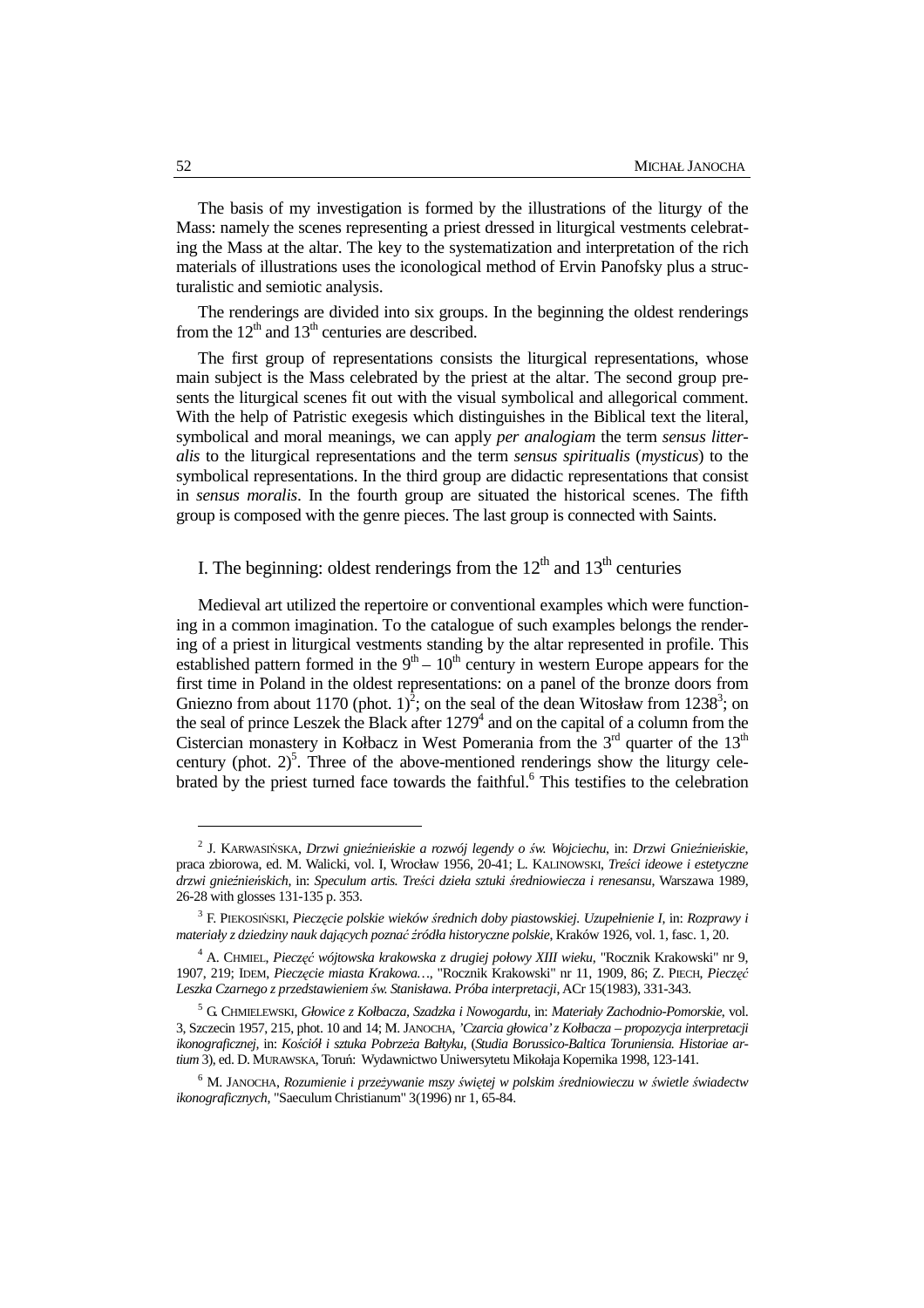l

*versus populum* in Poland until the end of the 13<sup>th</sup> century, while in Western Europe at the turn of the  $9<sup>th</sup>$  century the process of moving the altar towards eastern wall began and consequently the turning of the priest's back on the faithful. This is confirmed by Western iconography.<sup>7</sup>

## 1. The liturgical renderings (*sensus litteralis*)

The later evolution of the iconography of the Holy Mass one can observe in the miniatures of the bishop's pontificals.<sup>8</sup> The *Pontificale* of bishop Jan Rzeszowski from the end of the  $13<sup>th</sup>$  century, imported from Italy (phot. 3)<sup>9</sup>, presents still the traditional profile form, while the Cracovian codes from the  $15<sup>th</sup>$  century use the new diagonal perspective (phot.  $4$ )<sup>10</sup>. The imaginary point of view moves then obliquely towards the central nave in order to stop on the axis of the church and to identify with the point of view of the faithful, thus building a central symmetric composition like in the pontifical of Erazm Ciołek from about 1505-1515 (phot.  $5)^{11}$ . The prototype of the new perspective was created in Paris about 1420 by the Master of the Book or Hours of Marshal Boucicaut<sup>12</sup> and popularized in the Netherlands by Roger van der Weyden. The change of the point of view over the  $14<sup>th</sup>$  and  $15<sup>th</sup>$  centuries from the abstract-back to the central, more "personalistic" one, illustrates the change of Eucharistic devotion towards the deeper and more personal contact with Christ present on the altar. This expressed the spiritual movement of *devotio moderna*.

In the Middle Ages the Holy Mass was treated as an act of the priest. Therefore one can hardly find the presence of the faithful in ihe iconography of this time. The allegorical vision of the hierarchical Church concentrated at the Eucharist is represented in the miniatures of the *Decretalia Gregorii IX* from the end of the 13<sup>th</sup> and the middle of the  $14<sup>th</sup>$  centuries (phot. 6)<sup>13</sup>.

<sup>&</sup>lt;sup>7</sup> M. JANOCHA, *Na marginesie lektury książki Klausa Gambera*, "Christianitas" nr 3/4, 2000, 331-334. My article caused a polemics: Górska, M. Milcarek, *Mimo wszystko – versus Dominum*, "Christianitas" nr 5, 2000, 185-193.

<sup>8</sup> M. JANOCHA, *Ewolucja liturgii mszalnej w XIV i XV wieku w Polsce w* ś*wietle* ś*wiadectw ikonograficznych*, in: *Sztuka około 1400*, t. 2, ed. T. Hrankowska, Warszawa 1996, 297-317

<sup>9</sup> Z. OBERTYŃSKI, *Pontificale arcybiskupa lwowskiego Jana Rzeszowskiego w Bibliotece Kapitulnej w Gnie*ź*nie*, Lwów 1930, 215.

<sup>10</sup> B. MIODOŃSKA, *Iluminacje krakowskich r*ę*kopisów z pierwszej połowy XV wieku w Archiwum Kapituły*   $Metropolitalnej na Wawelu, Kraków 1967, 40; EADEM, *Madopolskie malarstwo książkowe 1320-1540*, Wars$ zawa 1993, 75. 136-138.

<sup>11</sup> B. MIODOŃSKA, *Rex Regum i Rex Poloniae w dekoracji malarskiej Graduału Jana Olbrachta i Pontyfikału Erazma Ciołka. Z zagadnie*ń *ikonografii władzy królewskiej w sztuce polskiej wieku XVI*, Kraków 1980.

<sup>12</sup> M. MEISS, *French Painting in the Time of Jean de Berry. The Boucicaut Master*, Londyn 1968, 13, phot. 294.

<sup>13</sup> A. KARŁOWSKA-KAMZOWA, *Drogi przenikania iluminowanych kodeksów do Polski w XIII, XIV i XV w.*, in: *Symbolae Historiae Artium*, Warszawa 1986, 312; I. BŁASZCZYK, *Iluminacje* ś*redniowiecznych r*ę*kopisów ze zbiorów pomorskich*, in: "Gdańskie Studia Muzealne", vol. 3, Gdańsk 1980, 114; A. MELINKES, *The Corpus of the Miniatures of the Manuscripts of Decretum Gratiani*, in: "Studia Gratiana" nr 16, 1975.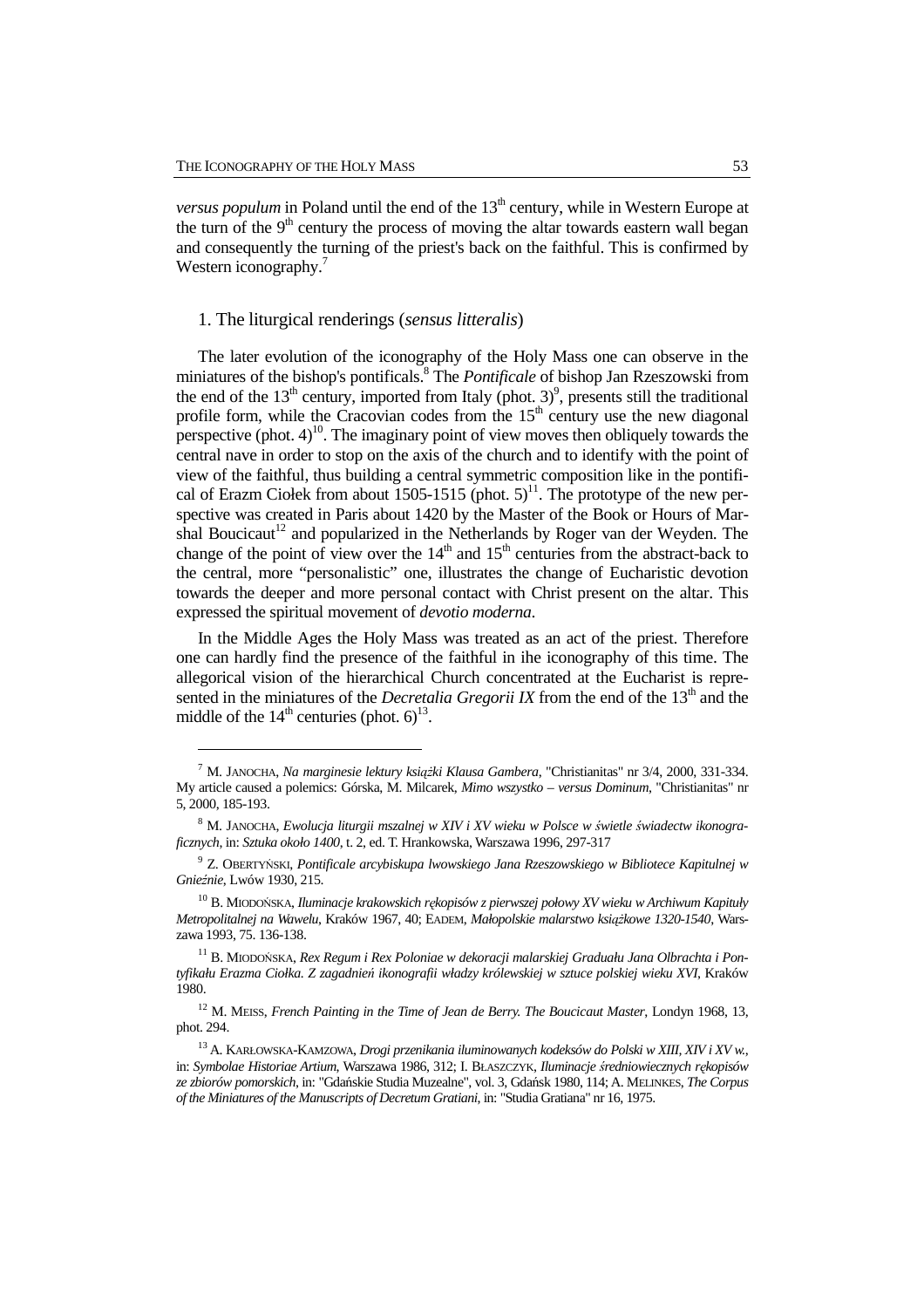The dynamism of the liturgical action can be expressed in a static picture in one of two ways: through the modus of "persistence", which expresses the Mass as the Mass; or through the modus of "while", that shows the precise instant of the Mass. The most often illustrated moment of the Mass was the Elevation of the Host and the Holy Communion.<sup>14</sup> The Elevation of the Host was introduced first in 1210 by a synod in Paris and it spread over the  $13<sup>th</sup>$  and  $14<sup>th</sup>$  centuries all over Europe.<sup>15</sup> It became the climax of the liturgy, being identified with Christ's death on the cross. In the iconography the Elevation became the summary of the Mass, and expressed the adorational and passionist current of devotion. Numerous representations in Poland allow us to follow the reception of foreign models as well as the development of the gesture of Elevation itself: the introduction of high consecration-candles, bells and incense (phot.  $7)^{16}$ . The subject of Elevation will be continued in the iconography in the following centuries even until today. The gesture of Elevation of the Chalice was introduced later and it didn't cause a great repercussion in iconography (phot. 8).

Looking at the elevated Host became in the Middle Ages the main purpose of the Holy Mass. It substituted for Holy Communion, which was received with a deep feeling of *mysterium tremendum* usually only once a year. No wonder that the representations of Holy Communion in the Middle Ages are very rare.<sup>17</sup> The distribution of the Holy Communion often took place outside the Mass, as a separate act of cult, and became fixed after the Council of Trent, and consequently appears in the iconography of that time.<sup>18</sup> In Polish iconography the scenes of Holy Communion appear not before the Husitism in the  $15<sup>th</sup>$  century and the Reformation in the  $16<sup>th</sup>$  century (phot. 9)<sup>19</sup>. The scenes of Holy Communion (of course only *sub specie panis*), more frequently in the  $17<sup>th</sup>$  and the  $18<sup>th</sup>$  centuries, reflect the practice of its more frequently reception.

The themes of the Elevation of the Host and Holy Communion, dominating in the liturgical iconography, symbolise two aspects of the Holy Mass: sacrifice and feast, *sacrificium et convivium*. The rest of the rites is shown much more rarely (phot. 10).

Protestant theology rejected the sacrificial and sacramental character of the Holy Mass, and emphasized the somewhat forgotten tradition of *fractio panis*, a fraternal banquet and a holy meal of bread and wine. An important example for Evangelical representations of the Supper of the Lord was the Byzantine-Ruthenian theme of *Koinonia*, Communion of the Apostles.

One of the ways of expressing the dynamism of the Mass, is through narrative cycles, which show on following pictures, succeeding acts of the priest at the altar, like in

<sup>&</sup>lt;sup>14</sup> M. JANOCHA, *Ryt podniesienia hostii i kielicha w polskiej ikonografii*, "Saeculum Christianum" 5(1998) nr 1, 103-130.

<sup>15</sup> A. FRANZ, *Die Messe in deutschen Mittelalter*, Freiburg i. Br. 1902, 104; P. Browe, *Kommunionriten früherer Zeiten*, "Theologie und Glaube" nr 24 (1932), 592-607; IDEM, *Mittelalterliche Kommunionriten*, "Jahrbuch für Liturgiewissenschaft" nr 15, 1941, 23-66; E. Dumoutet, *Le dèsir de voir l'Hostie*, Paris 1926; Idem, *Histoire du rite d'élévation. Eucharistie*, Paris 1947.

<sup>16</sup> Z. AMEISENOWA, *R*ę*kopisy i pierwodruki iluminowane Biblioteki Jagiello*ń*skiej*, Kraków 1958, nr 22, 28.

<sup>&</sup>lt;sup>17</sup> M. JANOCHA, *Komunia święta w polskiej ikonografii*, "Saeculum Christianum" 6 (1999) nr 1, 87-103.

<sup>18</sup> W. SCHENK, *Udział ludu w ofierze Mszy* Ś*wi*ę*tej. Zarys historyczny*, Lublin 1960.

<sup>&</sup>lt;sup>19</sup> L. BERNACKI, *Pierwsza książka polska*, Lwów 1918, 47 and 124.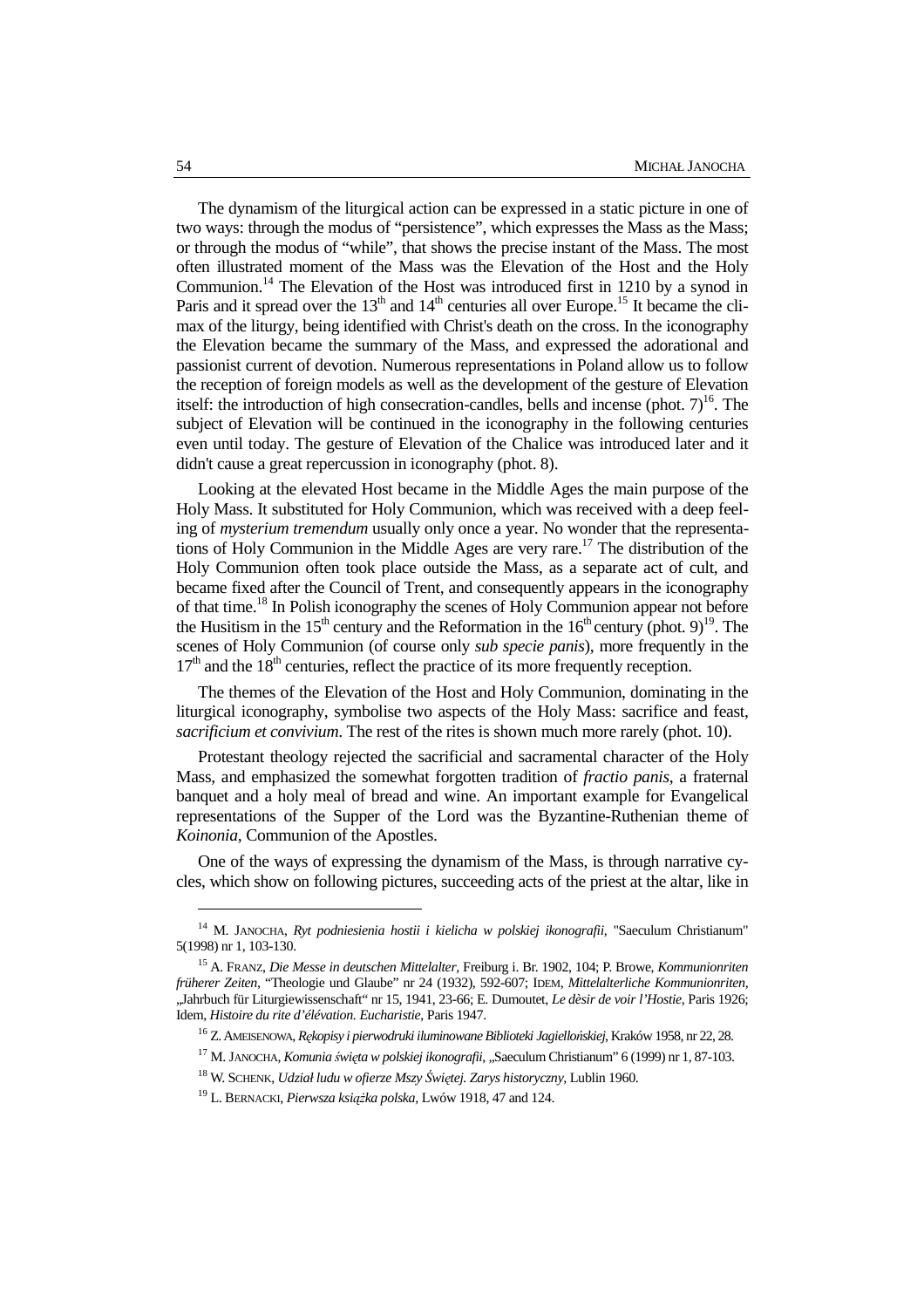the frames of a film, for example twelve miniature initials from *Graduale Barnardinensis* from Ostrzeszów made in 1744.<sup>20</sup> This tradition goes back to Carolinian times.

A separate group among the liturgical representations takes the theme of a Funeral Mass - an interesting testimony to customs accompanying the departure from this world (phot.  $11$ ). $^{21}$ 

Ecclesiastical iconography rarely confined itself to the simple illustration of visible signs of the liturgy. Symbolical religious sensibility as well as the nature of the Mass itself demanded the representation of the essence of the matter.

## 2. The symbolical and allegorical renderings (*sensus mysticus*)

 The copy of a miniature taken from an unknown French code made in the first half of the  $13<sup>th</sup>$  century (phot. 12) introduces us to the heart of the Paschal Mystery performed on the altar. The initial "T"(*et igitur*) from the code made in the Rhine school about 1300 joins the Elevation of the Host with the Elevation of the bronze serpent in the desert - the Old-Testament figure or Christ.<sup>22</sup> The wall painting from St. Nicolas church in Brzeg combines a bishop with a chalice and the *Arbor Mortis* with dying martyrs from Mount Ararat - an allusion to the knights killed in war with the Hussites (phot.  $13)^{23}$ . A recapitulation of Polish medieval Eucharist iconography can be found in the fresco of Christ in a "Mystic Press" in the Franciscan monastery in Cracow painted about 1440 (phot.  $14)^{24}$ . The Cracovian mural painting accentuates the theological ideas that the Hussites were fighting against: the passional and trinitarian character of the altar sacrifice; the mediation of the Catholic Church; the intercession of the Mother of God and the angels; and finally the salvation of souls as the result of Christ's death performed on the altar. The vertical, soteriological dimension of this painting is complementary to the horizontal and historical dimension that shows the Mass between two scenes of the Passion of the Lord. It can be seen as a remote echo of the experience or the Mass as *Passio Christi* current in the Middle Ages since Amalarius from Metz.

The allegorical-commemorative method of experiencing the Holy Mass called colloquially "the mystic school" consists in connecting obscure gestures of the priest at the altar with symbolic events taken from Biblical history. This idea had a remote repercussion in the woodcuts of German prayer-book from 1495 (see phot. 8). Aleksander Tarasewicz in the series of 39 copperplates in the prayer-book *Skarb żywota...*,

<sup>&</sup>lt;sup>20</sup> Preserved in the Library of the Diocesian Seminary in Płock, sign. IV, 3, 6.

<sup>21</sup> A. LABUDA, *Liturgia pogrzebu w Polsce do wydania rytuału piotrkowskiego (1631)*, Warszawa 1983, 101-103.

<sup>22</sup> The initial is in *Calendarium et Lectionarium* in Czartoryski Collection, Cracow, Kat. Czart. nr 1552, fol. 66r.

<sup>23</sup> A. KARŁOWSKA-KAMZOWA, Ś*l*ą*sk*, in: *Gotyckie malarstwo* ś*cienne w Polsce*, ed. J. Domasłowski, Poznań 1984, 92 and 214.

<sup>24</sup> H. MAŁKIEWICZÓWNA, *Interpretacja tre*ś*ci pi*ę*tnastowiecznego malowidła* ś*ciennego z Chrystusem w tłoczni mistycznej w kru*Ŝ*gankach franciszka*ń*skich w Krakowie*, "Folia Historiae Artium" nr 8, 1972.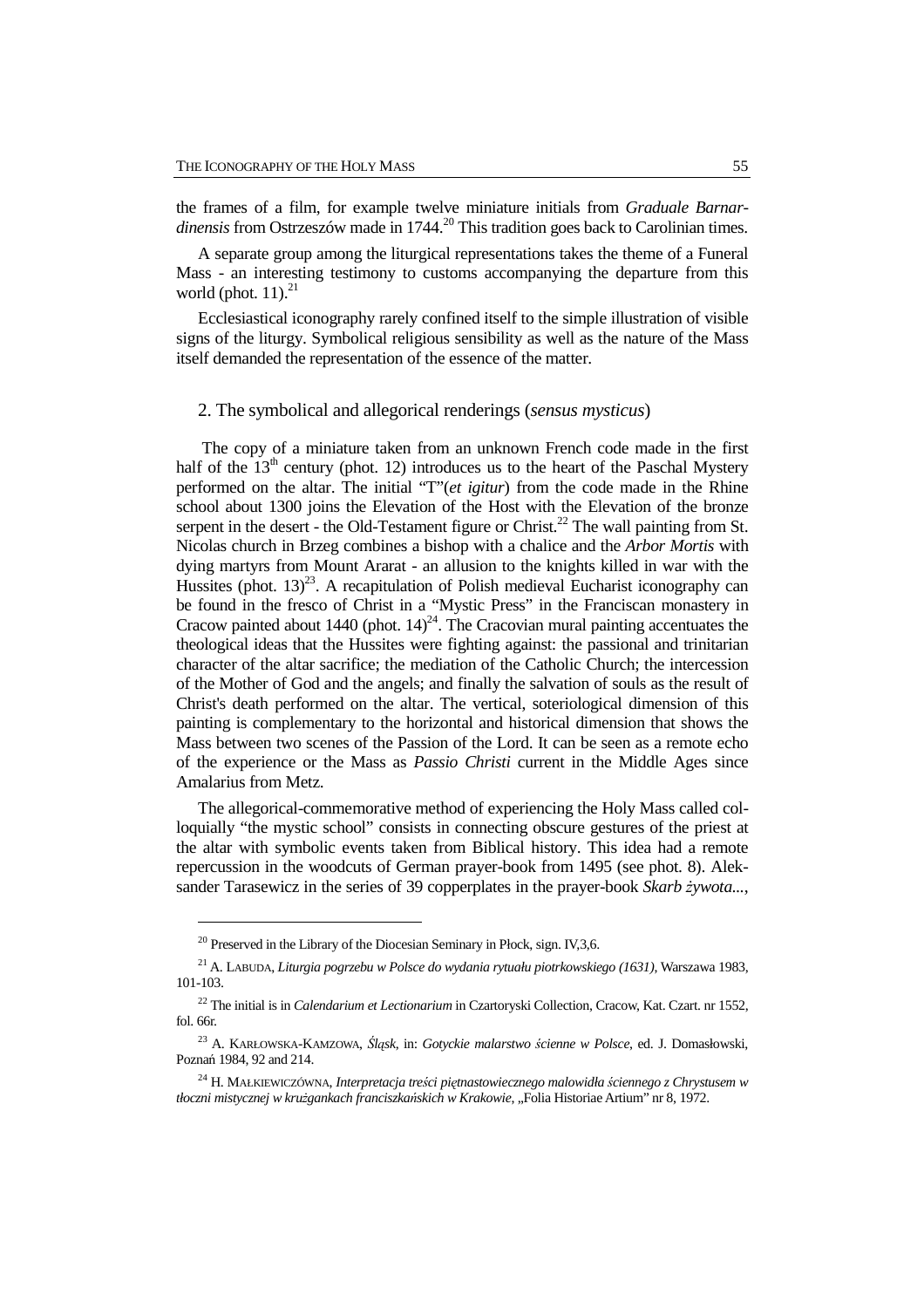edited in Vilnius in 1682 gave this idea a new form interesting from an artistic and theological point of view.<sup>25</sup> Engravings form the narrative liturgical and allegorical cycle, where the following elements of the action of the Mass accompain the Gospel events connected with them and are presented both in the main altar picture and beside their Old-Testament figures shown in the background. Moreover in every picture there are representatives of particular classes of Polish society and monastic orders of the Church. The work of Tarasewicz is incomparably deeper and theologically more compact than later West European cycles of this kind from the  $18<sup>th</sup>$  century.<sup>26</sup>

The Holy Mass appears also as the symbol or the Sacrament of the Eucharist in the iconography of the Seven Sacraments. All the medieval representations are imported and rare (phot.  $15)^{27}$ . This subject is of more frequent occurrence after the Council of Trent. The sacramental scenes are united often by the symbols of the passion; *Fons Vitæ*, the Cross, many a time in the version *Arbor Vitæ*. The Western patterns assimilated into Poland (phot.  $16)^{28}$  reached eastern borderlands like Lvov and Kiev, where they influenced the iconography of the Eastern Catholic Church<sup>29</sup>.

The Council of Trent assigned sacral art a didactic function: *erudire et confirmare populum*. Afier that the expansion of new iconographical patterns became more intensive. For the first phase of *tridentimum* reform great intellectual allegories composed like theological rebuses are characteristic. One such *puzzle* was inspired by cardinal Stanislaw Hozjusz, the eminent theologian of this period. It's a picture called *Typus Ecclesiæ* painted for the church in Skolity in 1557 popularized later by some copperplates and replicas (phot.  $17$ )<sup>30</sup>. The Holy Mass is shown here like one of the little pinions in a mysterious mechanism of the machine of grace all powered by the Blood of Christ.

However, Polish Baroque sensibility aimed at less intellectual and more emotional scenes. It founded its expression in the picture *Alegoria Ecclesiæ* in Buczek Wielki painted by Herman Han about 1619-23 (phot. 18)<sup>31</sup>. The Holy Mass (hardly visible in the interior of a gothic church) becomes the bond between Earth, represented by lay and ecclesiastical dignitaries (well known from the contemporary political stage), and Heaven, represented by the Saints. The celebration of the Holy Mass in the presence of papal and royal courts (one element of Han's composition), forms a popular Baroque theme *Missæ idealis*. It shows - in spite of realty - the idea of unity of Christian

<sup>25</sup> M. JANOCHA, *Aleksandro Tarasevi*č*iaus 1682 m. Vilniaus gravi*ū*r*ų *ciklas 'Sacrificium Missae' liturgini*ų*-alegorini*ų *"Vitae Christi' cikl*ų *kontekste*, in: *Paveikslas ir knyga. LDK dail*÷*s tyrimai ir šaltiniai*, in series: "Acta Academiae Artium" Vilnensis nr 25, Vilniaus 2002, 81-105.

<sup>26</sup> For example *Tableaux da la Sainte-Messe avec des prières choisies*, Manheim 1738 containing 33 copperplates made by Philipp Andreas Kilian in Augsburg according to drawings of Johann Philipp Schlichten.

<sup>27</sup> Z. AMEISENOWA, *R*ę*kopisy…*, *op. cit*., 22, phot. 25.

<sup>&</sup>lt;sup>28</sup> A. TREIDEROWA, Ze studiów nad ilustracją wydawnictw krakowskich w XVII wieku, "Rocznik Biblioteki PAN" nr 15, 1968, 31.

<sup>&</sup>lt;sup>29</sup> І. ЗАРАСКО, І. ІСАЄВИЧ, Каталог стародрукив виданих на Україні, vol. I, Львів 1981, nr 354 and vol. II.1, Львів 1984, nr 1279.

<sup>&</sup>lt;sup>30</sup> T. CHRZANOWSKI, *Typus Ecclesiae – Hozjańska alegoria Kościoła*, in: *Sztuka pobrzeża Bałtyku*, Warszawa 1978, 275-308.

<sup>31</sup> J. St. PASIERB, *Malarz gda*ń*ski Herman Han,* Warszawa 1974, 131-134.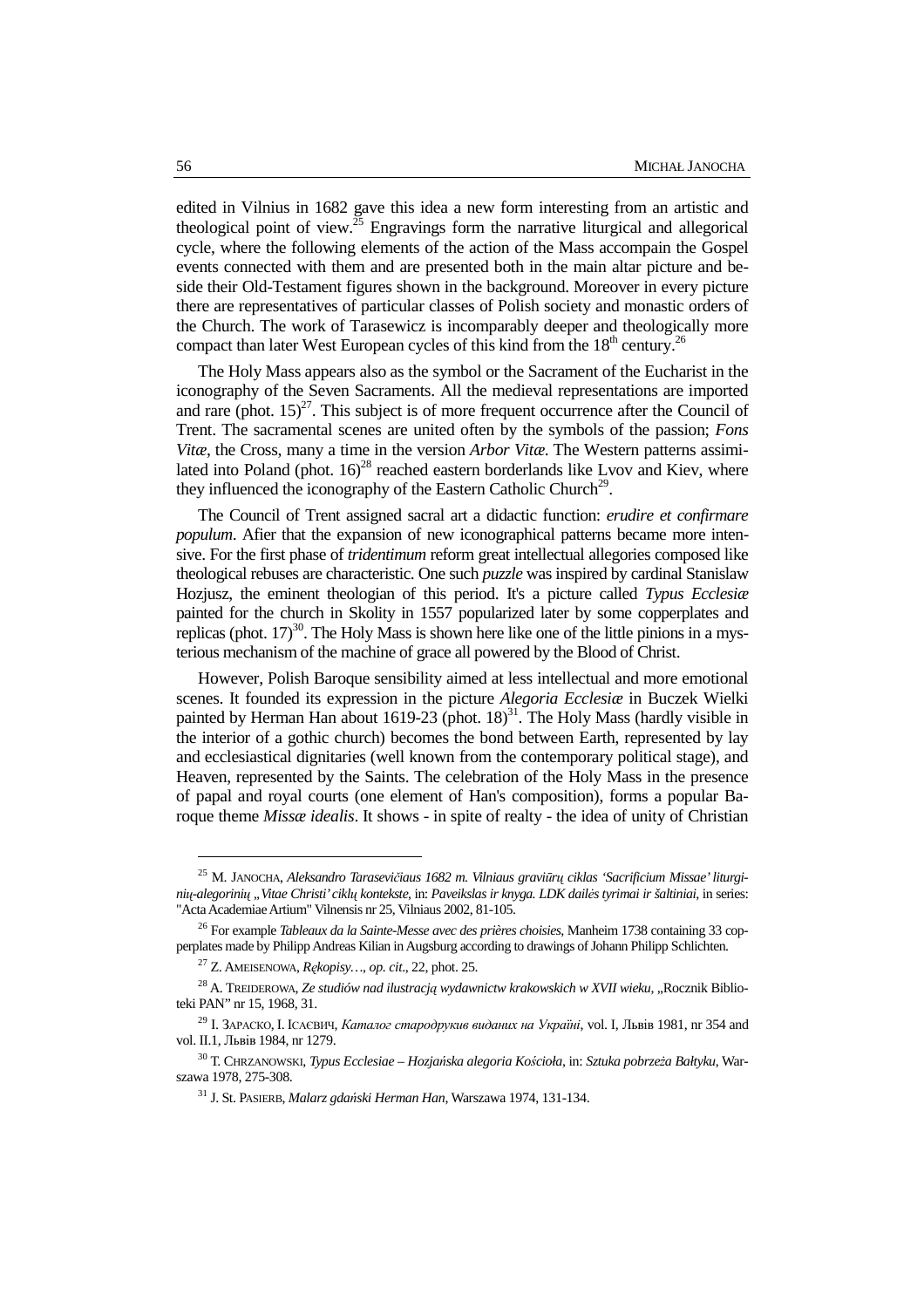Europe assembled to adore Christ present in the Eucharist. The medieval motive of passion is now replaced by the Baroque joyful glory of Heaven, that more and more descends to Earth and changes the Holy Mass into a real *Theatrum Dei* (phot. 19)<sup>32</sup>. The theology of the Eucharist deepened at Trent and including now sacramentology and ecclesiology found its expression in Baroque iconography, which was coming to Poland by way of Dutch, Flemish or French engravings. Eucharistic iconography involved in polemics with Protestants reaches the Early-Christian tradition and even the Old-Testament typology.

The individual group of allegorical representations is composed of the pictures of the Holy Mass with a vision of Purgatory.<sup>33</sup> The dogma of Purgatory, negated by the Reformation and reconfirmed by the Council of Trent, finds in art a suggestive interpretation. The Holy Mass, with a vision of souls in Purgatory, visualizes the result of Lord's Passion and Death performed on the altar. This subject is to be found in connection with the Crucifixion or with a miraculous vision (a lot of them are described in contemporary hagiography and chronicles). Eventually it is a component of a threezonal composition expressing three dimensions of the Church: *Ecclesia penitens* in the Purgatory, *Ecclesia militans* on Earth (the Holy Mass) and *Ecclesia triumphans* in Heaven (phot. 20). The Holy Mass appears as sometimes connected with the subject of a Good Death in the context of *viaticum* or as a moralizing example (phot. 21). The last quoted renderings are both dogmatic and didactic.

## 3. The didactic renderings (*sensus moralis*)

 $\overline{a}$ 

Didactic pictures show the Holy Mass in its essence whereas dogmatic pictures shows how to experience it. Good examples of dogmatic-didactic rendering is the copperplate of Tomasz Treter *Sacrosanctum Missæ Sacrificium* in his book consecrated to cardinal Hozjusz mentioned above and two pictures made about 1650 by Krzysztof Fokelski in Jasna Góra<sup>34</sup>, where the Holy Mass is shown as a medium of help for the souls in Purgatory and rescue for those who are alive as well as the result of conversion. In the last case the prototypes are to be found in French graphic art. Another picture from Jasna Góra that shows the Mass as the instrument for spiritual purification of a temple from demons, requires particular research. It could be inspired by German medieval engravings.

The above-mentioned examples use the image of Holy Mass in order to moralize the people and to intensify their faith as well, whereas the votive pictures are just the result of this faith. This particular group of renderings typical for Baroque devotion has the character of thanksgiving or humble request. $35$  They are strictly connected with the sanctuary where they had been offered. The Holy Mass is sometimes presented there in

<sup>32</sup> T. CHRZANOWSKI,T. MACIEJEWSKI, *Graduał karmelita*ń*ski z 1644 roku*, Warszawa 1976, 25.

<sup>33</sup> K. MOISAN-JABŁOŃSKA, *Obraz czy*ść*ca w sztuce polskiego baroku. Studium ikonograficznoikonologiczne*, Warszawa 1995.

<sup>34</sup> J. GOLONKA, *Nieznane obrazy Krzysztofa Fokelskiego na Jasnej Górze*, "Tygodnik Powszechny" nr 12, 1979.

<sup>35</sup> M. JANOCHA, *Msza* ś*wi*ę*ta na obrazkach wotywnych*, "Saeculum Christianum" 5(1998) nr 2, 103-115.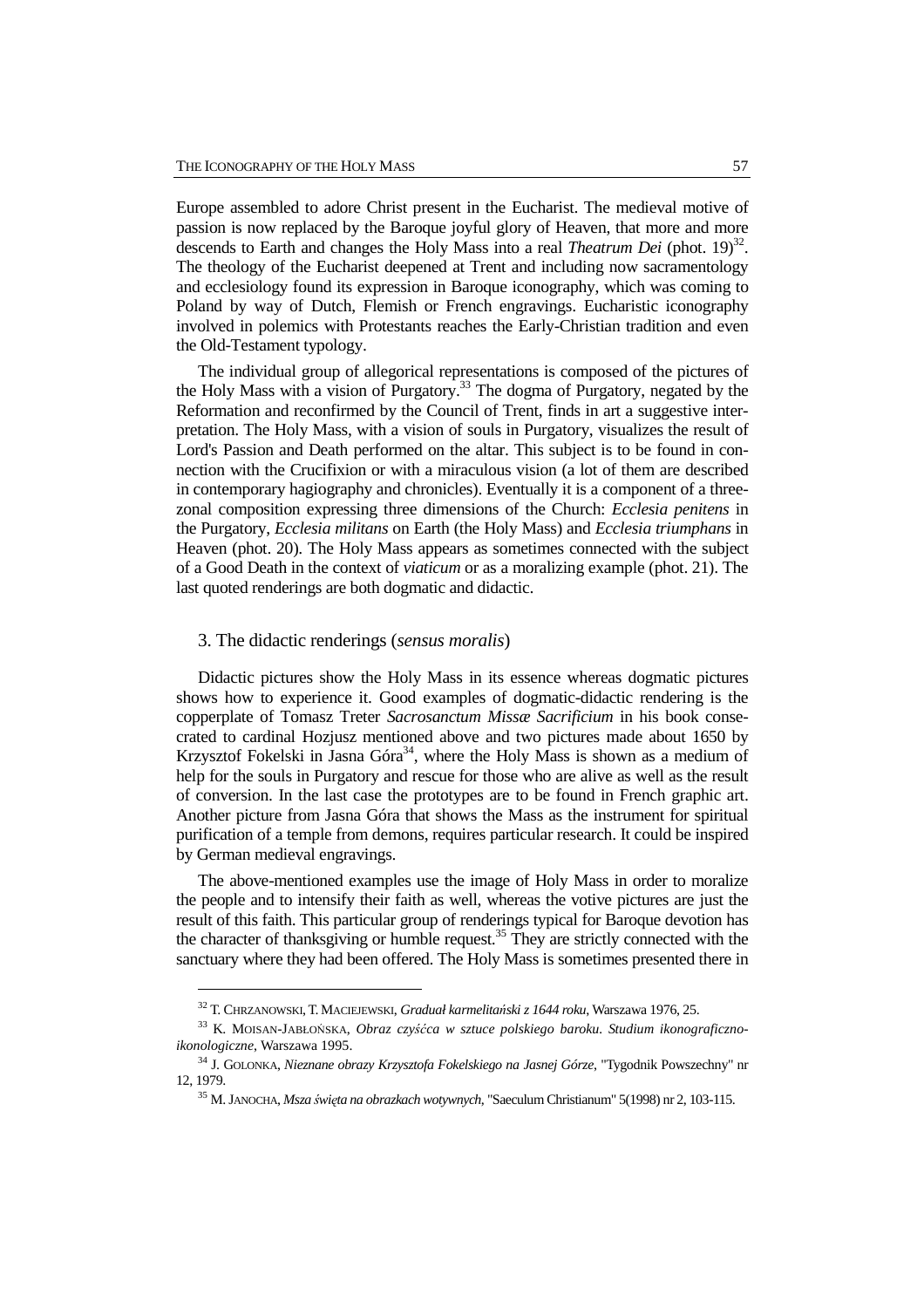the conventional liturgical form with the founders on their knees. The inscription can explain the circumstances and the time of the offering. Each of those popular pictures is the individual expression of faith, sometimes well documented, like the picture from the sanctuary in Lewiczyn (phot.  $22$ )<sup>36</sup>. Some renderings were inspired by the clergy in order to popularize the cult in a sanctuary. The Mass represented there, usually connected with a certain miracle, becomes the place of a particular theophany.

#### 4. The historical renderings

The Holy Mass is accompanied also by some historical renderings, especially popular in Baroque. It can be an illustration of local events, like the reception of the king Kazimierz Jagiełło to the Jasna Góra Paulist Confraternity<sup>37</sup> or universal events, like the Mass celebrated by pope Pius V before the battle of Lepanto painted by Tomasz Dolabella<sup>38</sup>. In both cases the artists employed the actualisation of the past event, giving the participants of the Mass contemporary traits. There are two other pictures connected with a military victory important for all Europe: the thanksgiving Mass of the king Vladislas Jagiełło after the battle of Grunwald against the Teutonic Knights (phot. 23); and the imploring Mass of the king John Sobieski before the rescue of Vienna<sup>39</sup>. The priest with an elevated Host in his hands reveals the decisive cause of the victory.

## 5. The genre renderings

 $\overline{a}$ 

The smallest part of representations of the Holy Mass shows the Eucharist reduced to an accessory or an insignificant, accidental part, like in the Flemish and Dutch interiors of churches painted in the  $17<sup>th</sup>$  century, for example by Peeter Neefs the Older.<sup>40</sup> These pictures served as an example for Polish genre pieces in the  $19<sup>th</sup>$  century.<sup>41</sup> The pictures quoted above are no longer the expression of faith, but the result of a post-Cartesian critical and investigative attitude towards reality.

### 6. The renderings with Saints (*Missæ Sanctorum*)

The great number of renderings of the Holy Mass is connected with Saints. It is inspired by the hagiography, therefore we can call it *Missae Sanctorum*, the term taken

<sup>36</sup> I. GALICKA, H. SYGIETYŃSKA, *Erazm W*ą*soski – nieznany malarz XVII wieku i jego dzieło w Lewiczynie*, "Biuletyn Historii Sztuki" 1( 1970) 69-81, phot. 9.

<sup>&</sup>lt;sup>37</sup> Z. ROZANOW, E. SMULIKOWSKA, Obraz "Komunia Jagiellonów" – domniemane dzieło Tomasza Do*labelli*, "Panorama Polska" 1972, nr 6/191, 18.

<sup>38</sup> W. TOMKIEWICZ, *Obrazy Dolabelli w Kra*ś*niku*, "Biuletyn Historii Sztuki" 23(1961) 143.

<sup>&</sup>lt;sup>39</sup> The fresco in the chapel of Radzik Family (so called Royal Chapel) in the parish church in Kazimierz Dolny, painted probably about 1765-1785.

 $40$  Several replics of the picture "The interior of cathedral in Antwerp" by P. Neefs the Older are in Musée Royale des Beaux-Arts in Brussels, in Picture Galery in Lvov and in National Museum in Warsaw.

<sup>&</sup>lt;sup>41</sup> Marcin Zaleski painted abort 1846 several versions of the interior of cathedral in Vilnius with the Holy Mass celebrated by the St. Casimir's altar (National Museum in Warsaw, National Museum in Cracow).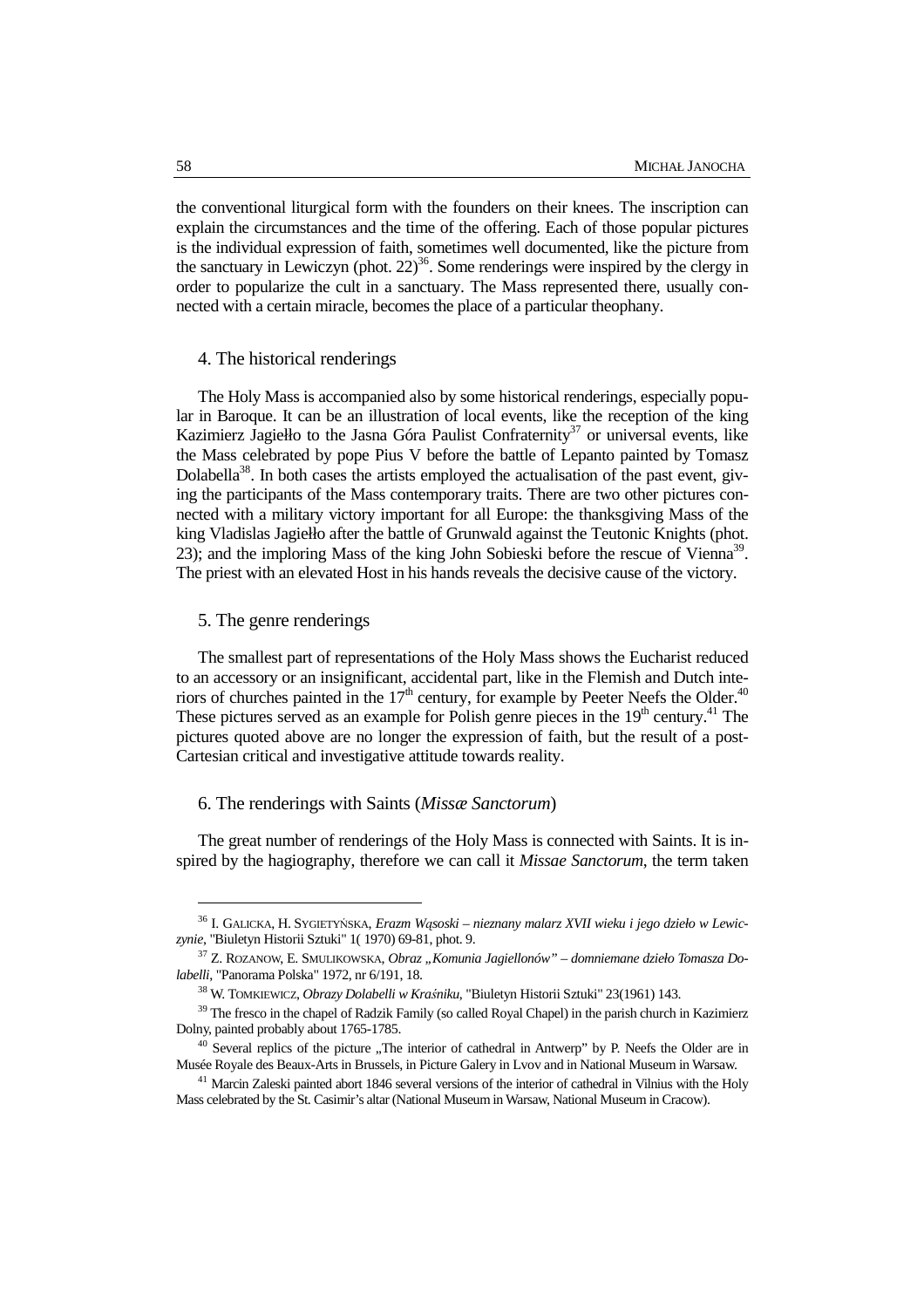from the liturgy. Often during the celebration of the Holy Mass miracles, visions or martyrdoms took place. This group contains both popular European subjects, like St. Gregory's Mass or St. Bernard's Mass, and specifically Polish ones like The Martyrdom of St. Stanislas.<sup>42</sup> I miss the elaboration of this group in my paper. It is the subject for a separate study.

#### II. The end: the last illustration

The present survey of the iconography of the Holy Mass was opened by the scene from the Gniezno Door from the  $12^{th}$  century related to the martyrdom of St. Adalbert at the dawn of Christianity and statehood in Poland. It closes with drawing of Jan Piotr Norblin from 1785 (phot.  $24)^{43}$  with the quarrelling, vulgar and drunken noblemen taking part in a Parliament session inside a church. Perhaps it is the last illustration of the Mass that the First Polish Republic left as an inheritance ten years before its decease. *Iconographia magistra vitæ...* 

This research work attempts to outline the understanding and experience of the Holy Mass in Poland throughout the ages. It can help to show that which is regional and that which is universal, that which is temporal and that which is transcendent.

## IKONOGRAFIA MSZY ŚWIĘTEJ W SZTUCE POLSKIEJ (XII-XVIII W.)

## *Streszczenie*

Niniejszy artykuł jest prezentacją kilku aspektów szerokiego problemu, który został szczegółowo omówiony w monografii autora pt. *Missa in arte polona. Ikonografia mszy* ś*wi*ę*tej w* ś*redniowiecznej i nowo*Ŝ*ytnej sztuce polskiej* (Warszawa, Wydawnictwo Krupski i S-ka, 1998). Przedmiotem zainteresowania są wybrane przedstawienia mszy świętej sprawowanej przy ołtarzu przez kapłana, poddane analizie ikonograficznej w kontekście przemian liturgicznych, koncepcji teologicznych, na tle przemian religijnych, artystycznych, kulturalnych i społeczno-politycznych w Polsce i Europie.

Najstarsze zachowane przedstawienia w Polsce z XII-XIII w. na kwaterze Drzwi Gnieźnieńskich (fot. 1), na pieczęci Leszka Czarnego i na kapitelu cysterskim z Kołbacza (fot. 2) ukazują kapłana celebrującego *versus populum*. Są to jedyne świadectwa mszy św. odprawianej twarzą do wiernych, bowiem po XIII wieku ikonografia odnotowuje istotną zmianę w liturgii i odwrócenie celebransa (fot. 3). Analiza miniatur liturgicznych w pontyfikałach biskupich ukazuje dokonujący się w ikonografii znamienny proces zmiany perspektywy. Punkt ujęcia sceny liturgicznej przesuwa się z przedstawienia profilowego, dominującego do XIV wieku (fot. 1-4, 6), poprzez ujęcie "ukośne", diagonalne, w wieku XV (fot. 5), aż po ujęcie centralne od XVI wieku,

<sup>42</sup> M. JANOCHA, *Msza* ś*w. Grzegorza i Zabójstwo* ś*w. Stanisława. Dwa aspekty eucharystii i władzy*, in: *Sztuka i Władza. Materiały konferencji zorganizowanej przez Instytut Historii Sztuki PAN w dniach 30.XI – 2.XII.1998 w Warszawie*, ed. D. Konstantynowicz, R. Pasieczny, P. Paszkiewicz, Warszawa 2001, 15-31.

<sup>43</sup> A. KĘPIŃSKA, *Sejmiki w rysunkach Piotra Norblina*, Warszawa 1958.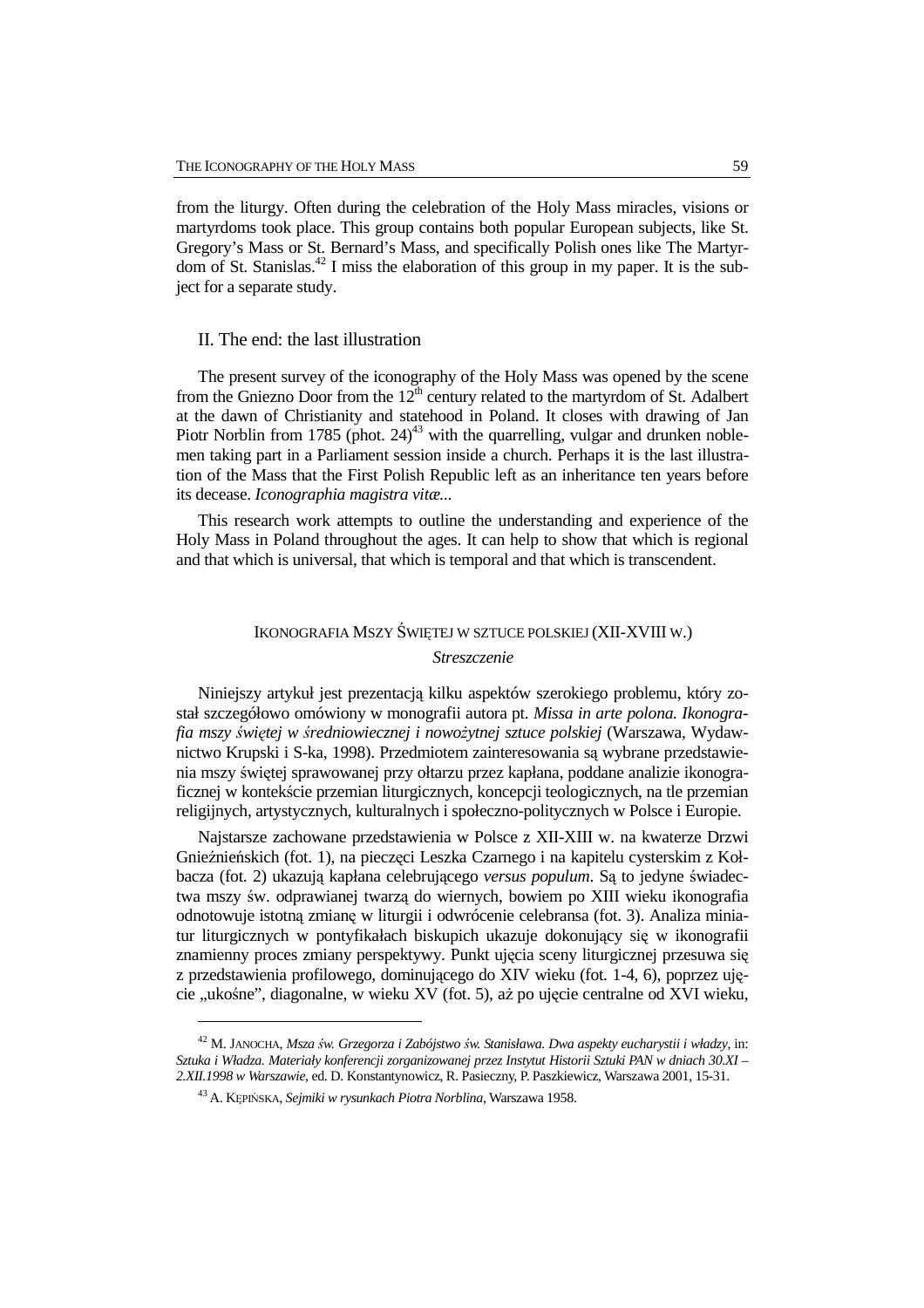toŜsame z punktem widzenia wiernych stojących w nawie (fot. 6, 8). Owa ewolucja formalna odzwierciedla szerszy proces ewolucji przeżywania i rozumienia mszy świętej, nie bez wpływów *devotio moderna*, zmierzający w kierunku coraz bardziej osobistego doświadczenia. Proces ten zbiegł się w czasie z rozwojem renesansu i odkrywaniem perspektywy geometrycznej.

Na początku XIII wieku we Francji zostaje wprowadzone podniesienie hostii, które rychło zostaje uznane za kulminacyjny moment mszy świętej, co znajduje odzwierciedlenie w ikonografii (fot. 6). Towarzyszy mu stopniowe wprowadzenie wysokich świec oraz dzwonków (fot. 7). W końcu XIII wieku pojawia się także podniesienie kielicha, rozpowszechnione w następnych stuleciach (fot. 8). Oglądanie podniesionej hostii stanowiło substytut Komunii świętej, której ikonografia jest w średniowieczu równie rzadka, jak praktyka jej przyjmowania (fot. 9). Podniesienie hostii stanowi najczęstszy ilustrowany moment mszy świętej. Pozostałe gesty i ryty przedstawiane są znacznie rzadziej (fot. 10, 11).

W drugiej części artykułu omówione zostały przedstawienia symboliczno-alegoryczne, które liturgiczną ilustrację opatrują teologicznym komentarzem. Późne średniowiecze akcentuje aspekt pasyjny (fot. 12-13), niekiedy rozbudowany i wielowątkowy (fot. 14). Msza święta może występować jako ilustracja sakramentu Eucharystii w ikonografii Siedmiu Sakramentów (fot. 15-16), przybierającej w epoce potrydenckiej postać swoistego obrazowego katechizmu (fot. 17). W dobie baroku upowszechnia się także wizja triumfalna, w której motyw mszy świętej stanowi element większej kompozycji wyrażającej chwałę Królestwa Niebieskiego (fot. 18-19), a także symbol *Ecclesia peregrinans (pugnans)* pomiędzy wizją Czyśćca (*Ecclesia poenitens*) i Nieba (*Ecclesia triumphans*) (fot. 20).

Trzecią grupę ilustracji stanowią przedstawienia dydaktyczne, w których msza święta tworzy element kompozycji o charakterze moralizatorskim, na przykład sceny Dobrej Śmierci (fot. 21). Specyficzną podgrupę stanowią przedstawienia mszy świętej na tabliczkach wotywnych zawieszanych w sanktuariach, zwykle w związku z doznanym cudem (fot. 22).

W czwartej grupie znalazły się przedstawienia historyczne, w których msza święta towarzyszy ważnemu, historycznemu wydarzeniu, bądź stanowi jego zwieńczenie (fot. 23).

Zakres artykułu nie obejmuje licznej grupy przedstawień o charakterze hagiograficznym, które ilustrują ważny epizod z życia świętego, na przykład cudowną wizję (Msza św. Grzegorza), czy męczeńską śmierć (Zabójstwo św. Stanisława). Stanowią one ponad połowę zachowanych przedstawień mszy świętej. Parafrazując termin liturgiczny można je określić mianem Missae sanctorum.

Ostatnia Msza św. Wojciecha z Drzwi Gnieźnieńskich jest pierwszym zachowanym wizerunkiem liturgii eucharystycznej u progu chrześcijaństwa w Polsce. Przegląd ilustracji kończy rysunek Piotra Norblina z 1785 roku (fot. 24), przedstawiający sejmik w kościele. Sprawowana liturgia jest tu prawie niezauważonym epizodem w świątyni wypełnionej rozdyskutowaną, skłóconą i podpitą szlachtą. Jest to chyba ostatnie przedstawienie mszy świętej, jakie zostawiła w spadku sztuka Rzeczpospolitej na dziesięć lat przez swoim zgonem. *Ikonographia magistra vitae…*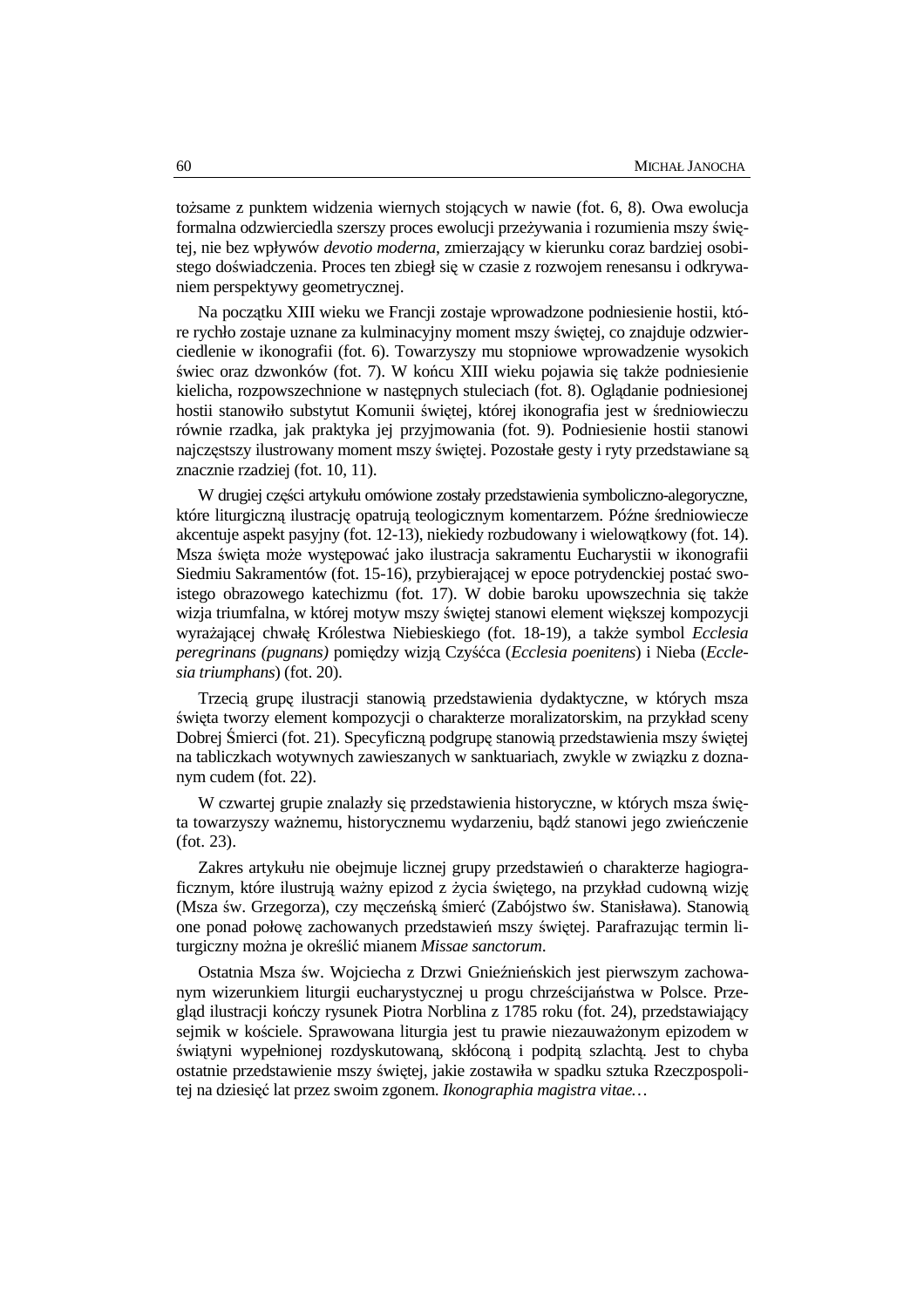#### THE LIST OF ILLUSTRATIONS

- 1. The last Mass of St. Adalbert. The panel of the Bronze Doors from Gniezno, c. 1170, Cathedral in Gniezno.
- 2. The Holy Mass. The capital of a column from the Cistercian monastery in Kołbacz in West Pomerania, the  $3<sup>rd</sup>$  quarter of the  $13<sup>th</sup>$  century, National Museum in Szczecin.
- 3. The Holy Mass. The miniature in *Pontificale* of bishop Jan Rzeszowski, Italy, late 13<sup>th</sup> century, Cathedral Library in Gniezno.
- 4. The Pontifical Mass: The benediction of the abbot. The miniature in *Pontificale* of Fryderyk Jagiellończyk, Cracow 1494, Metropolitan Library in Cracov – Wawel.
- 5. The Pontifical Mass: The Coronation of the Queen. The miniature in *Pontificale*  of Erazm Ciołek, Cracow 1505-1515, Czartoryski Library in Cracov.
- 6. The allegorical vision of the Church with the Holy Mass. The miniature in the *Decretalia Gregorii IX*, East-Pomeranian school, middle 14<sup>th</sup> cent., Library of the Polish Academy of Sciences in Gdańsk.
- 7. The Elevation of the Host. The miniature in the *Decretalia Gregorii IX*, Florence 1369, Jagiellonian Library in Cracow.
- 8. The Elevation of the Calice. The woodcut from the liturgical cycle in the book *Auslegung der Heiliger Messe*, ed. G. Böttiger, Leipzig 1495.
- 9. The Holy Communion. The woodcut in *Hortulus animae*, ed. M. Scharffenberg, Cracow 1533.
- 10. The Incension of the Altar. The woodcut, Germany  $(?)$ , early  $16<sup>th</sup>$  cent.
- 11. The Funeral Mass. The miniature in *Pontificale* of bishop Jan Rzeszowski, Italy, late 13<sup>th</sup> century, Cathedral Library in Gniezno.
- 12. The Holy Mass with Crucifixion, Descent into Hell, Ascension and Phenix. Antoni Oleszczyński. Drawing,  $19<sup>th</sup>$  cent.. The copy of miniature taken from an unknown French code made in the early  $13<sup>th</sup>$  century, National Library in Warsaw.
- 13. Bishop with a chalice and the Arbor Mortis with dying martyrs from Mount Ararat. Wall painting from the sacristy of St.Nicolas church in Brzeg, 1418-28.
- 14. Christ in a Mystic Press with the Holy Mass between Flagellation and Coronation of spines. Wall painting in the Franciscan monastery in Cracow, c. 1440.
- 15. Seven Sacraments. The miniature in *Thomas de Aquino: in IV Librum Sententiarum Petri Lombardi*, Bolonia,  $1<sup>st</sup>$  half of the  $14<sup>th</sup>$  cent., Jagiellonian Library in Cracow.
- 16. Fons Vitae with Seven Sacraments. The frontispis of the book of Adam Opatowczyk, *Tractatus de Sacramentis,* ed. K. Szedel, Cracow 1648.